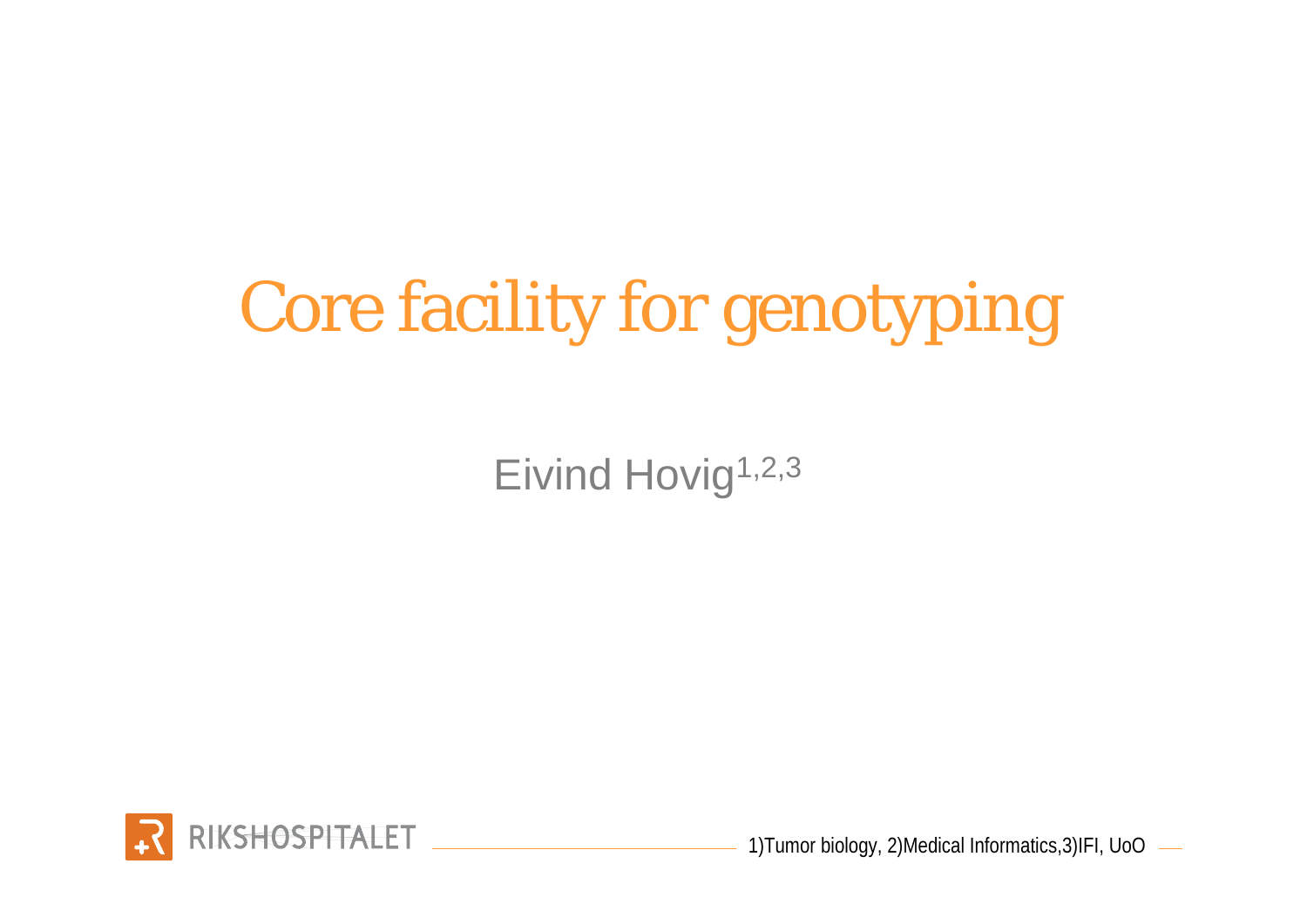### Ambition:

- To provide all necessary services within the medical domain at a competitive price
- To develop and maintain competence in medical genotyping
- To insure rapid and simple access for relevant projects

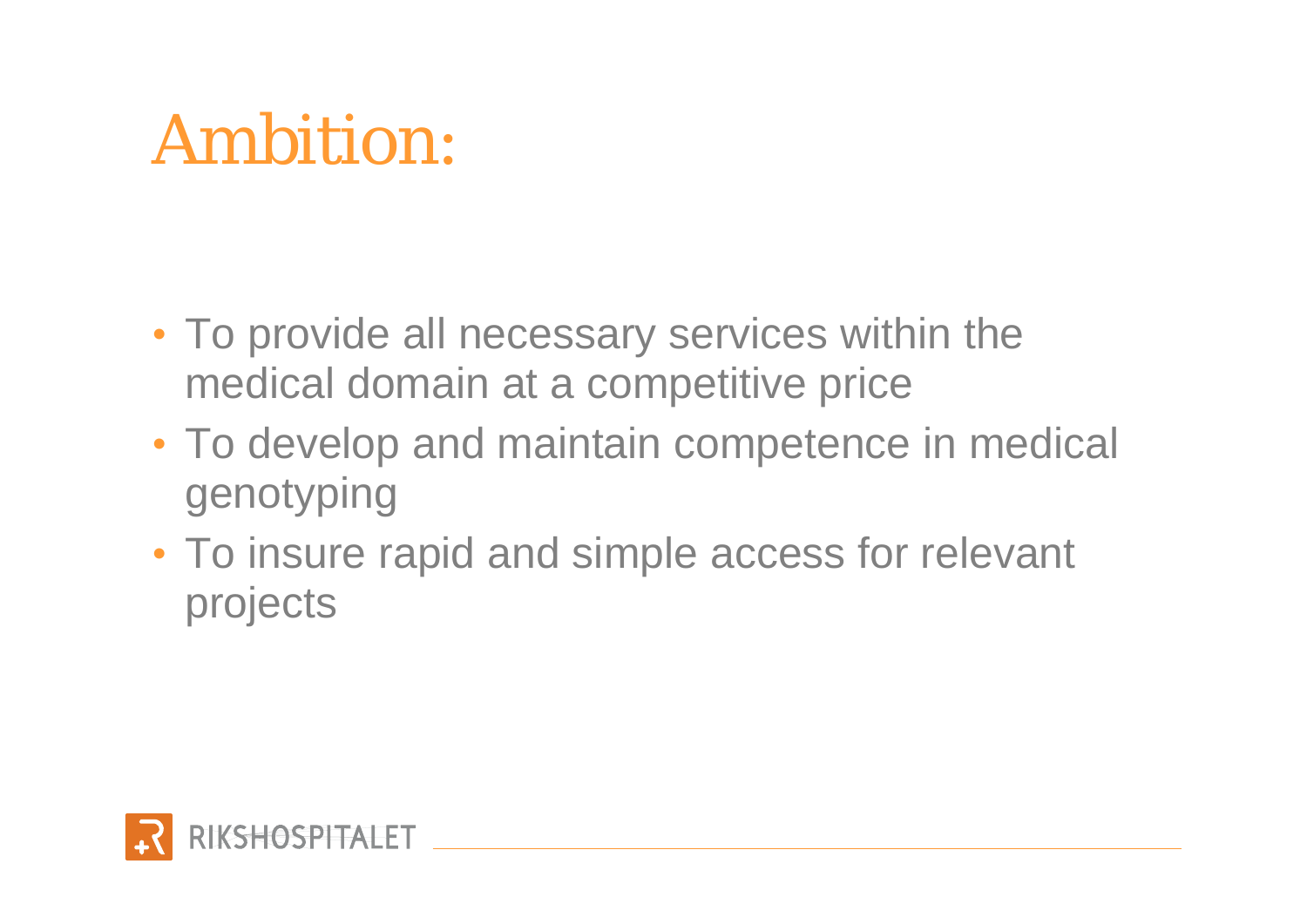### Content

- Genotyping strategies
	- Platforms
	- Linkage (family analysis)
	- Association studies
	- Copy number variation (CNV)
- Bioinformatics
	- SNP information sources
	- Tools
- Core facility services
	- Organization
	- Funding
	- Pricing
	- Capacity/availability

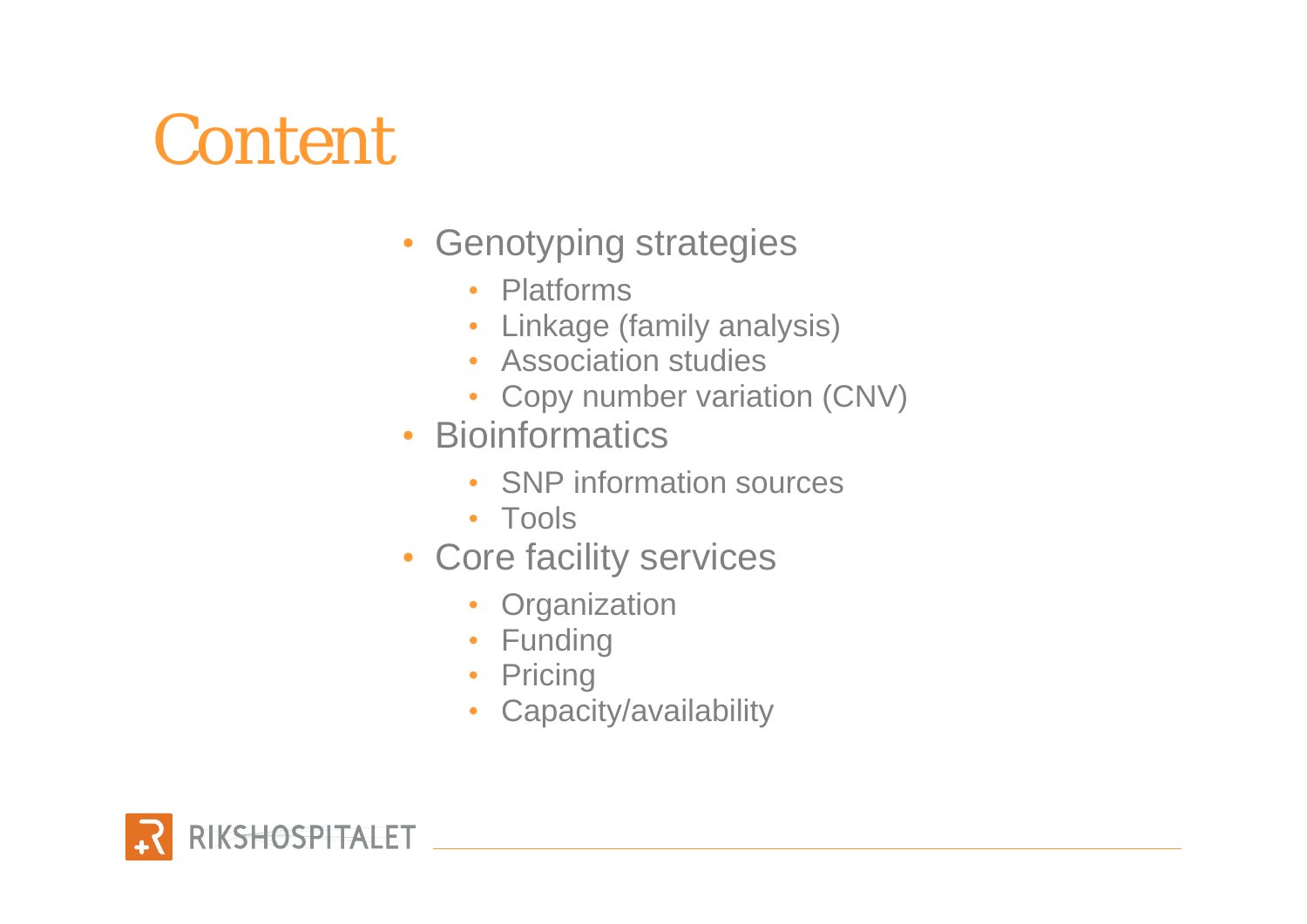### Single nucleotide polymorphisms

Distribution of **5.3 mill. biallelic** validated SNPs in different regions of the human genome:

- *64.5% in intergenic regions*
- *33.7% in RefSeq introns*
- *0.7% in RefSeq untranslated regions (utr)*
- *1.1% in RefSeq exons*
	- *Synonymous (~0.55%)*
	- *Non ‐synonymous (~0.55%)*

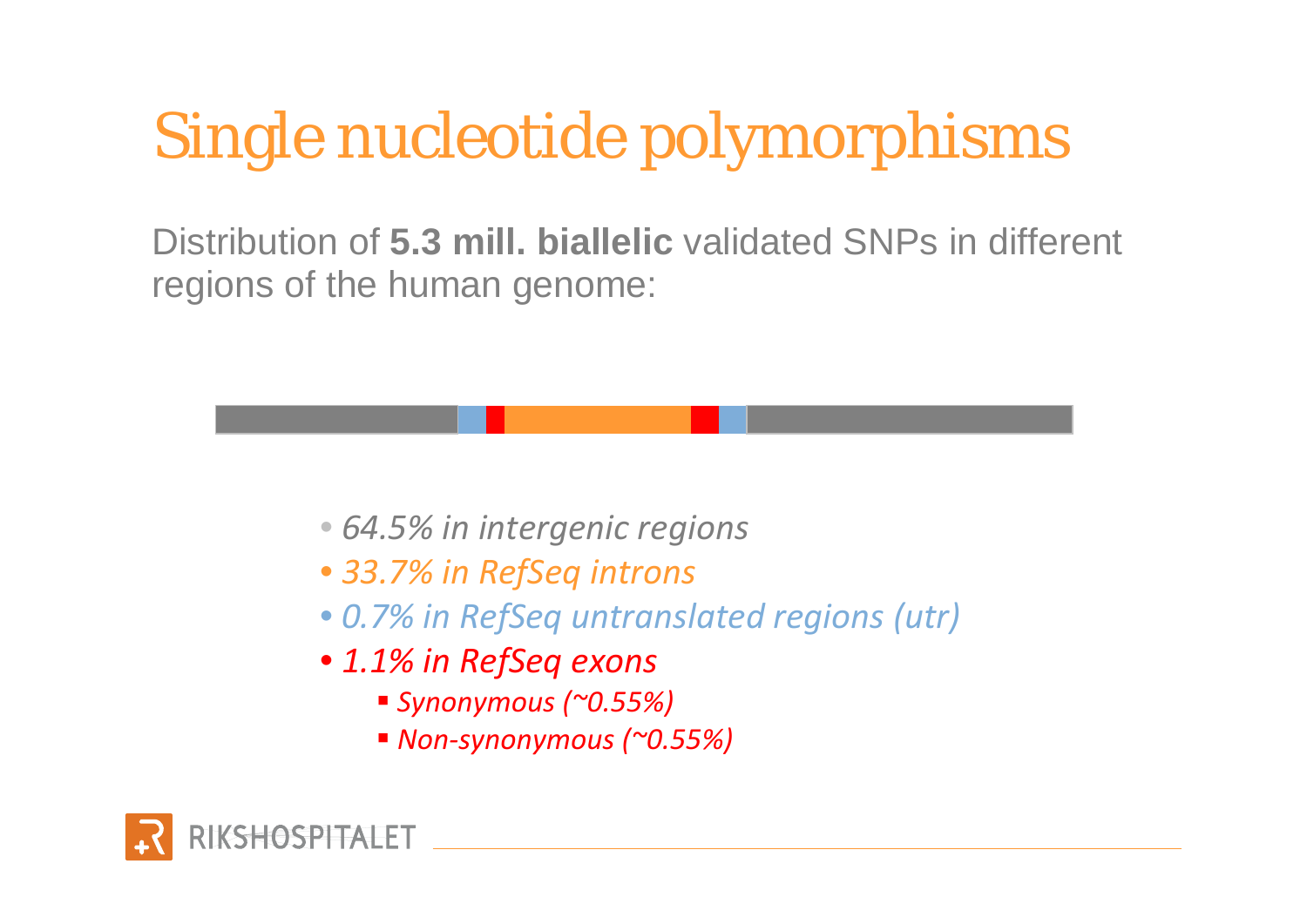### Platforms

**Infinium II** assay provides a complete genomic solution with arrays containing from 300 000 to 1 million SNP. BeadChips come in Duo (2-sample) Quad (4-sample) formats .

**Goldegate** provide assays with a focused content or custom panels. GoldenGate Panels are available in panels of 96 and 384–1,536 assays per OPA tube.

can provide both **Whole Genome** arrays for linkage analysis, association studies, population genetics, chromosomal copy number and **Targeted Genotyping** for fine mapping, and custom SNPs.





Time (seconds)

orescence<br>38<br>38





AFFYMETRIX<sub>a</sub>

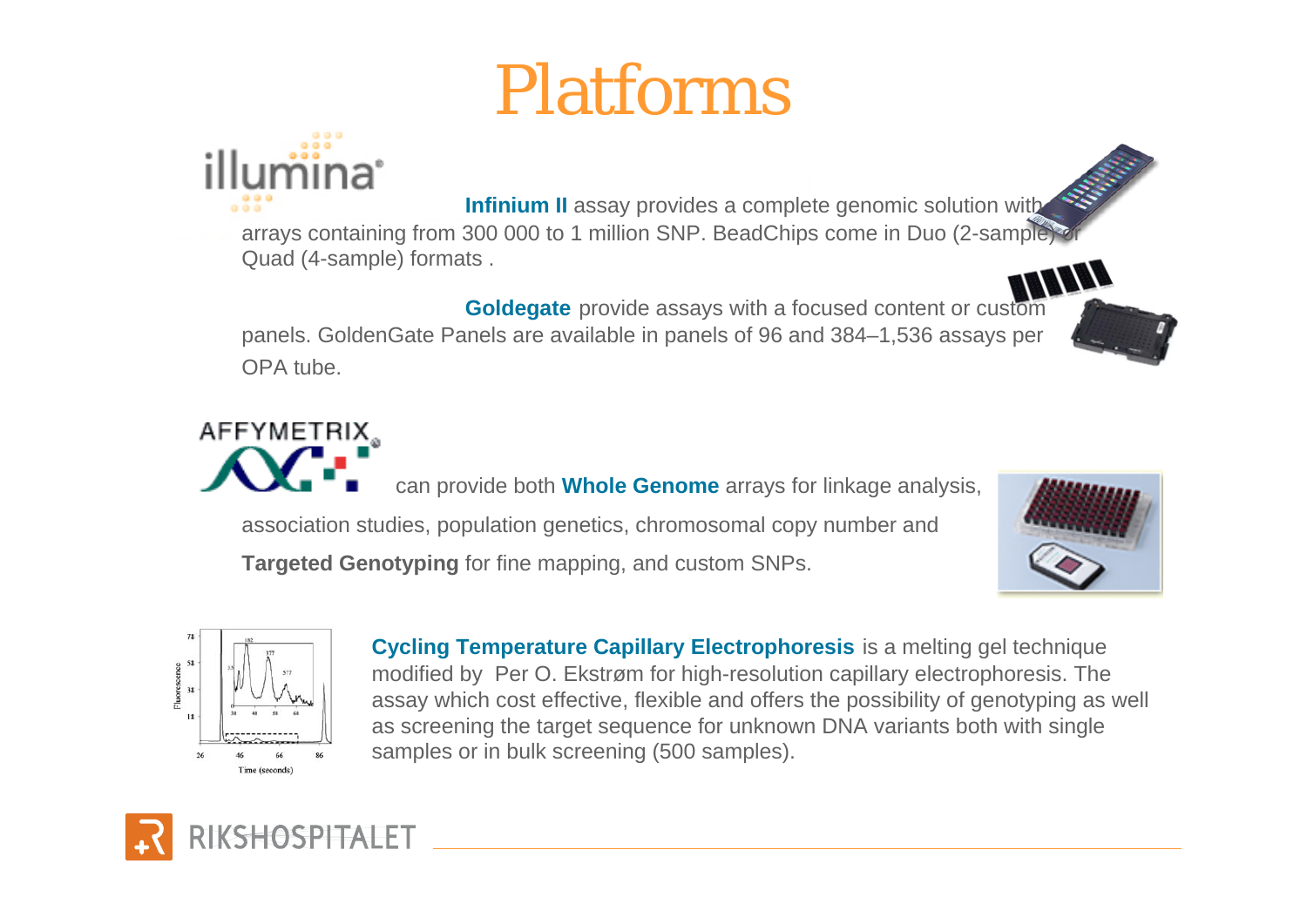### Example of use: Linkage analysis

Family with history of papillary thyroid carcinoma



Collaboration with thyroid cancer group, and L. Mæhle, P. Møller

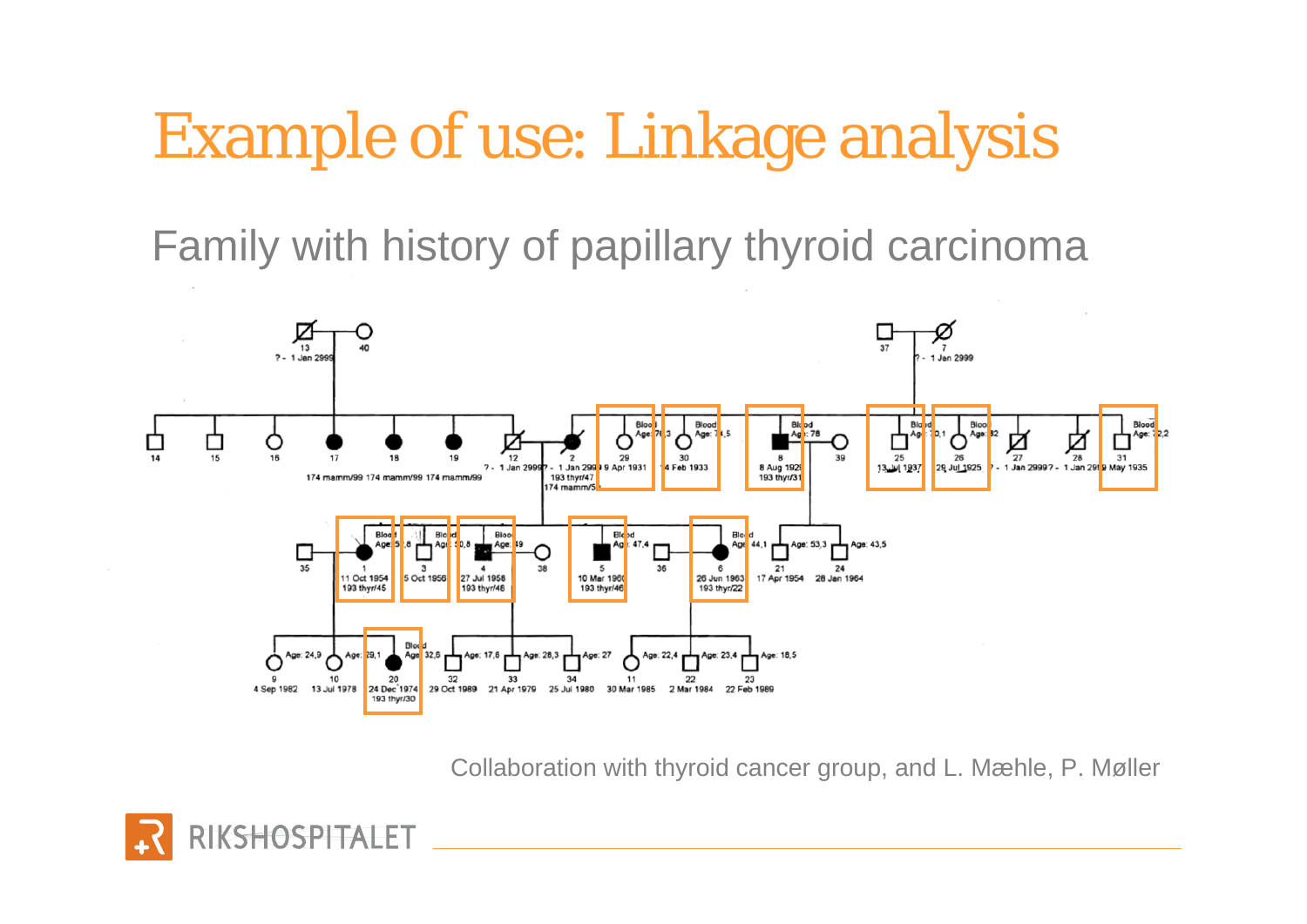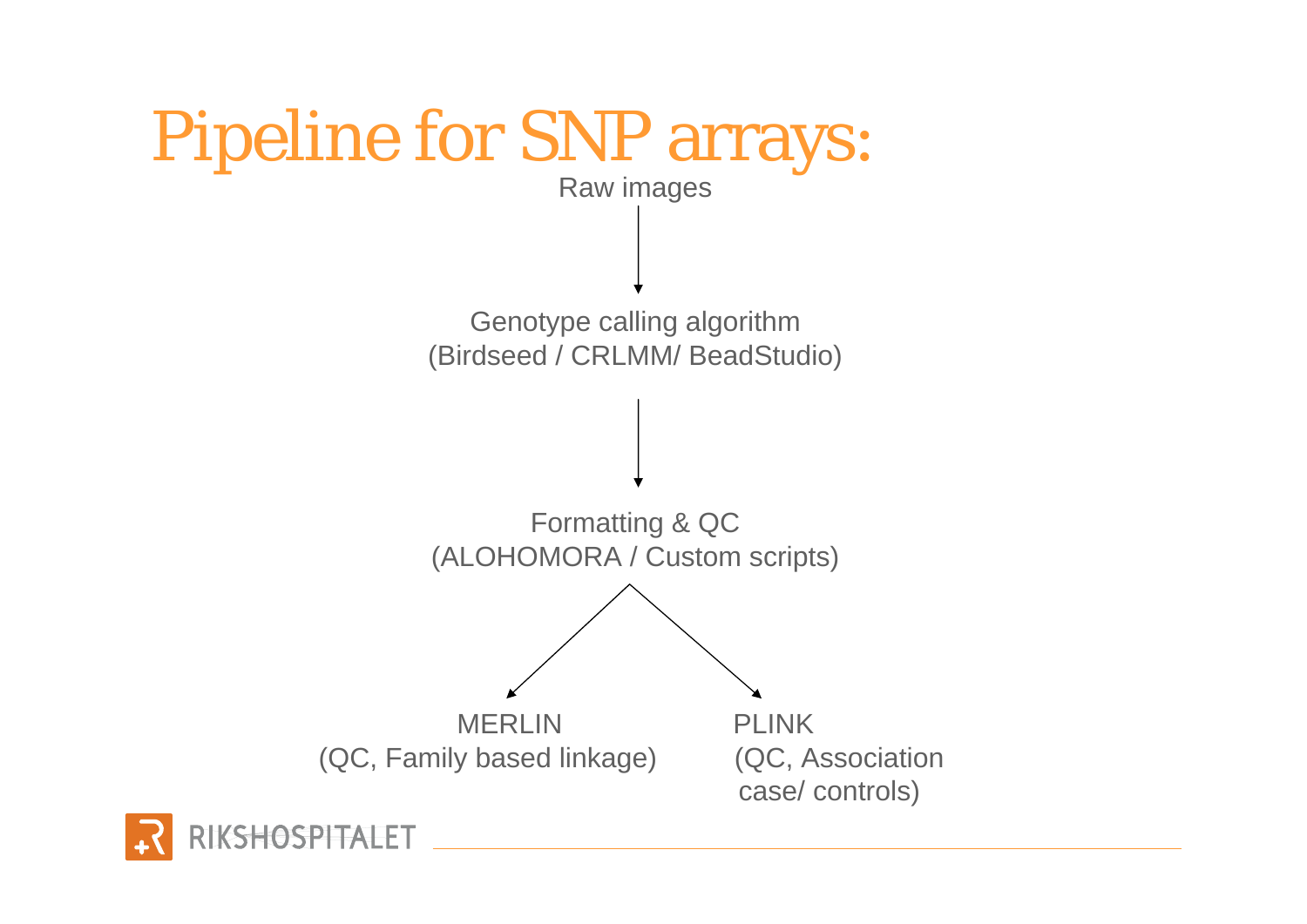### Region defined by recombination

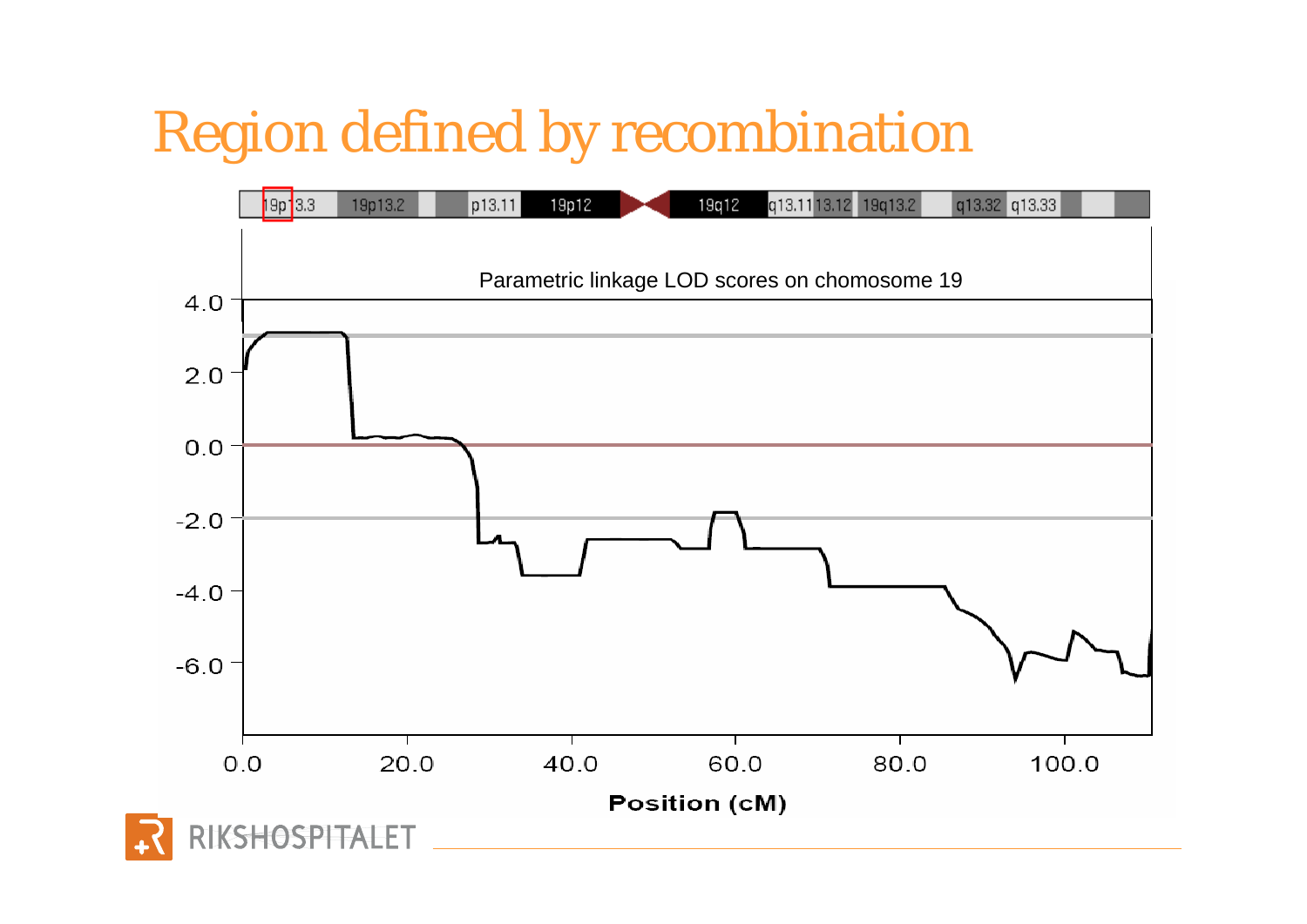## Family haplotypes

2.460.660 bases included in region

RIKSHOSPITALET

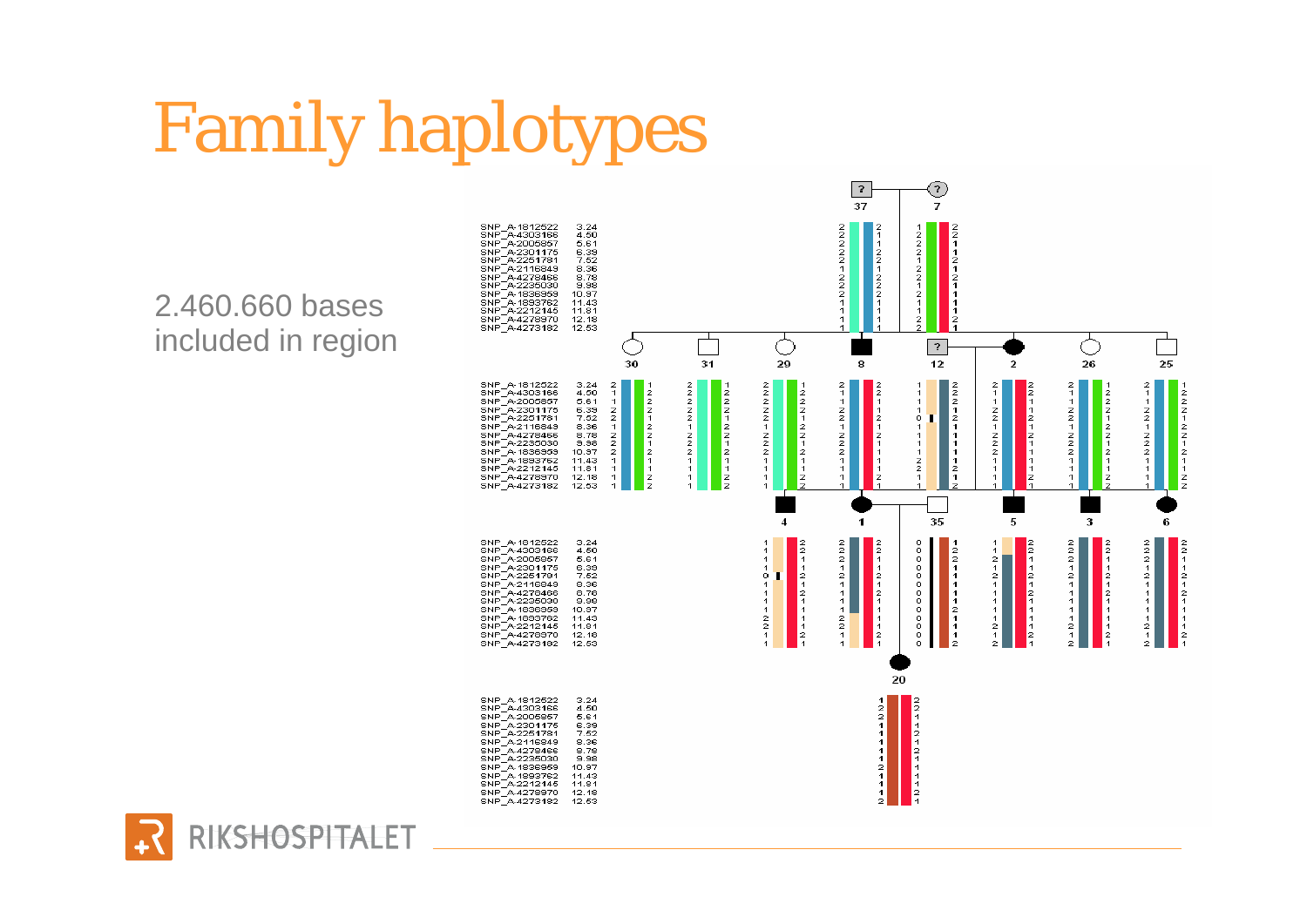## Which gene?



RIKSHOSPITALET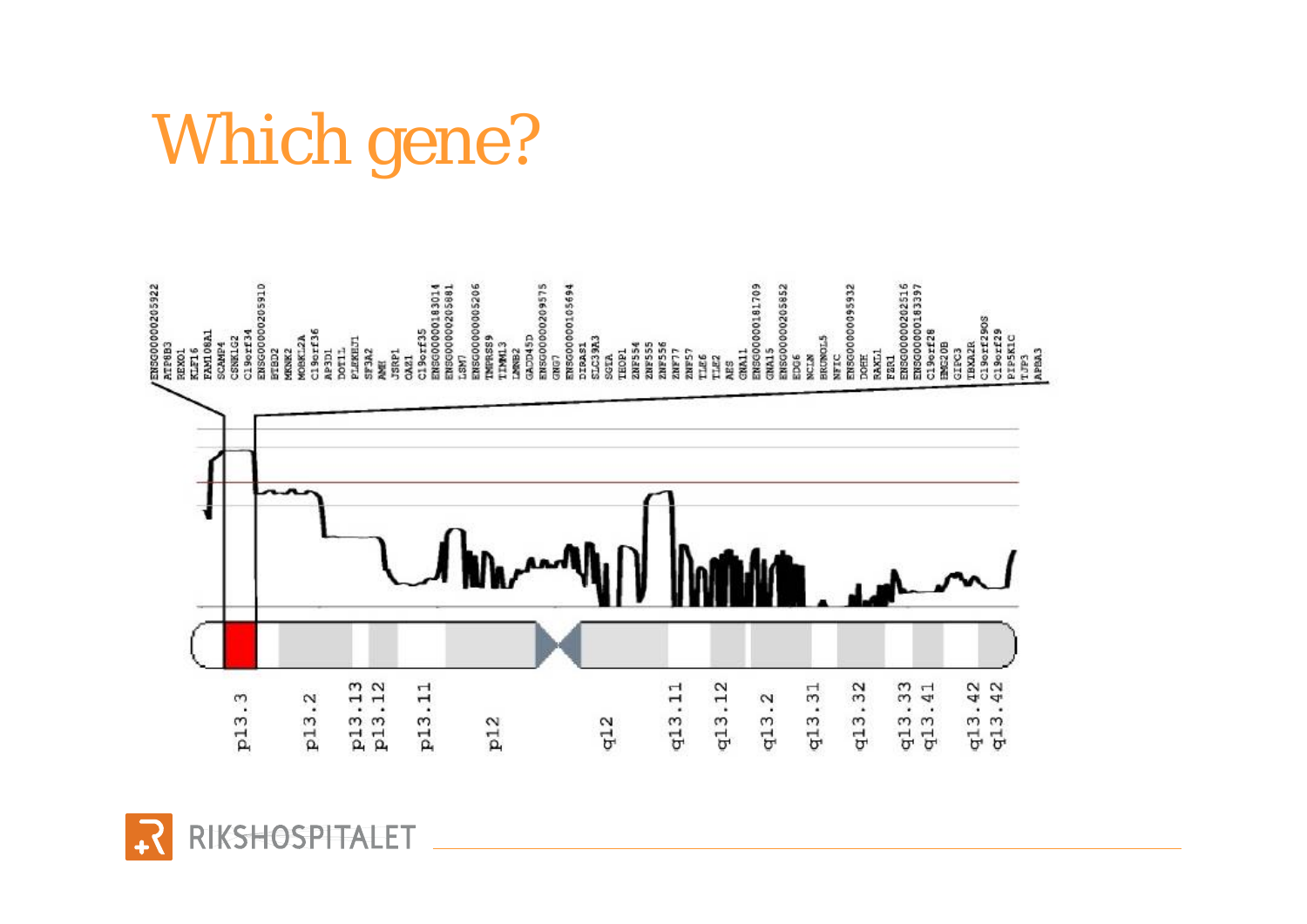## Priority genes:

#### **Sequenced:**

GADD45B - Growth arrest and DNA-damage-inducible protein GADD45 beta HMG20B - SWI/SNF-related matrix-associated actin-dependent regulator of chromatin subfamily E member 1 related

DIRAS - GTP-binding protein Di-Ras1

#### **Nothing identified so far...**

#### **Other possible candidates:**

MKNK2 - MAP kinase-interacting serine/threonine-protein kinase 2 GNG7 - Guanine nucleotide-binding protein gamma-7 subunit GNG11 - Guanine nucleotide-binding protein subunit alpha-11 GNA15 - Guanine nucleotide-binding protein alpha-15 subunit

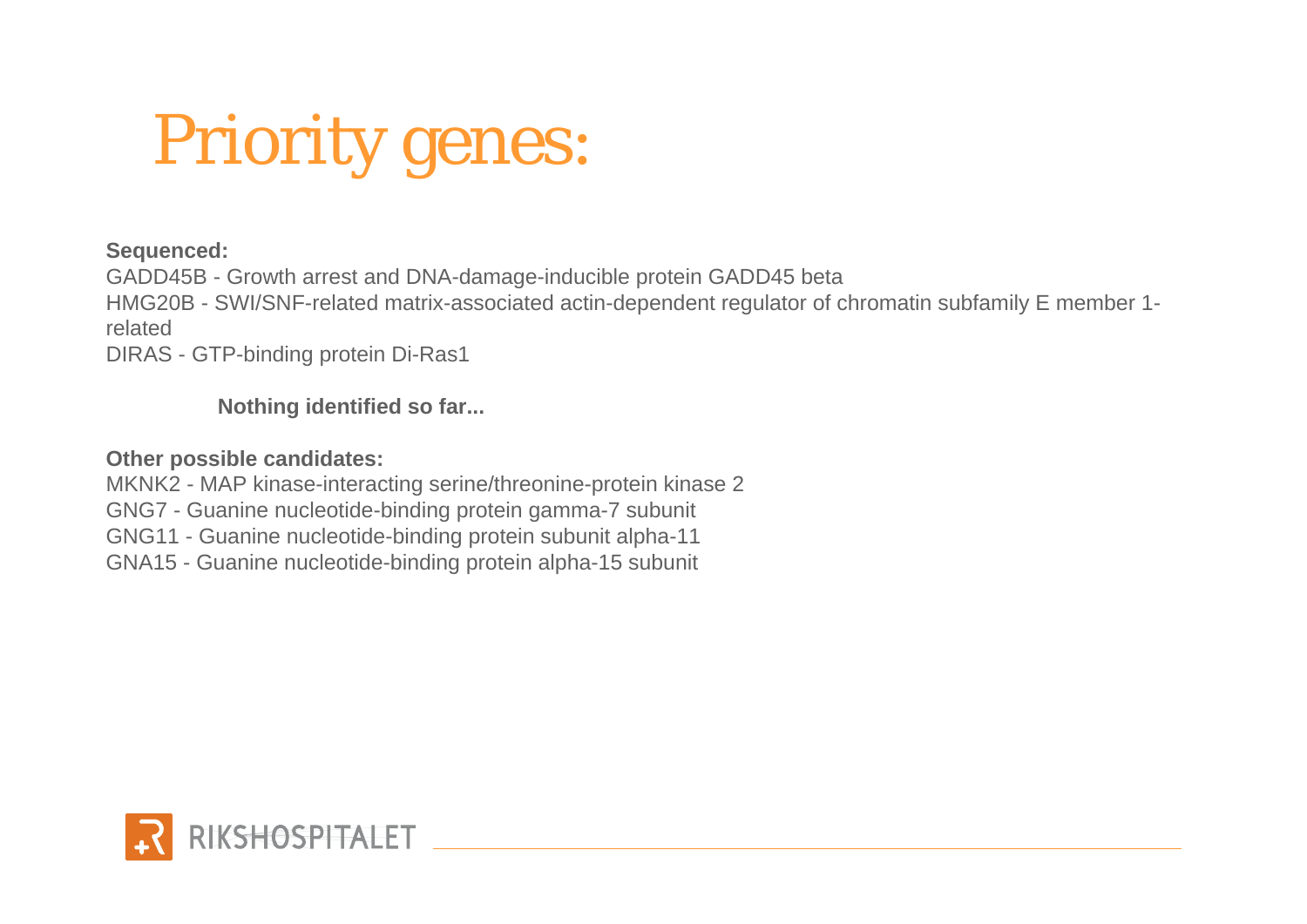### Help in CNV in tumors?

### Chromosome 19p13.3 CNV, 3 tumor vs 12 normal tissue



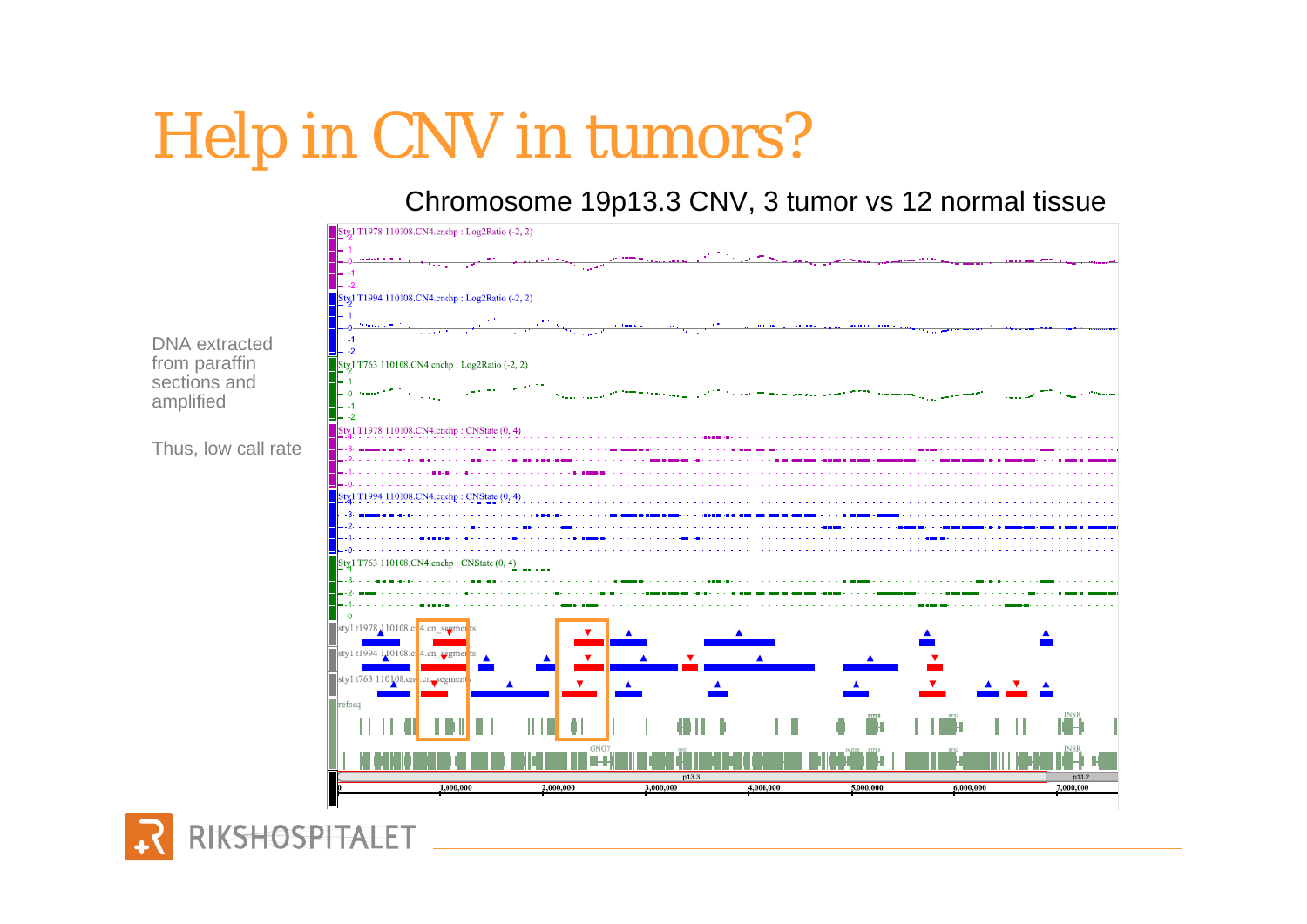### Massive sequencing option:

I. Genomic DNA preparation and hybrid selection











 $\mathcal{R}'$ 



- 1. Randomly fragment highmolecular-weight DNA by by sonication or nebulization.
- 2. Repair, blunt and phosphorylate ends.
- 3. Ligate linkers, denature strands and capture with 385k arrayed probes.
- 4. Recover selected fragments by thermal elution followed by Ivophilization and PCR enrichment of ligated strands.
- 5. Blunt asymmetric capture linkers. Phosphorylate and adenylate ends. Ligate Illumina 1G-compatible adaptors. Gel purify and PCR enrich.
- 6. Denatured strands are injected into eight-lane flow cell. Clusters are generated from single molecules by in situ amplification.
- 7. Sequencing-by-synthesis primer is hybridized and cluster images are scanned with each successive round of fluorescent nucleotide incorporation.
- 8. Images are processed with Illumina base-calling software and aligned to reference.

Hybrid capture opens for selecting defined megabase regions for sequencing with high coverage

Hodges et al. Nature Genetics, 39(12) December 2007

**TAACATCTGAGTGAT** 

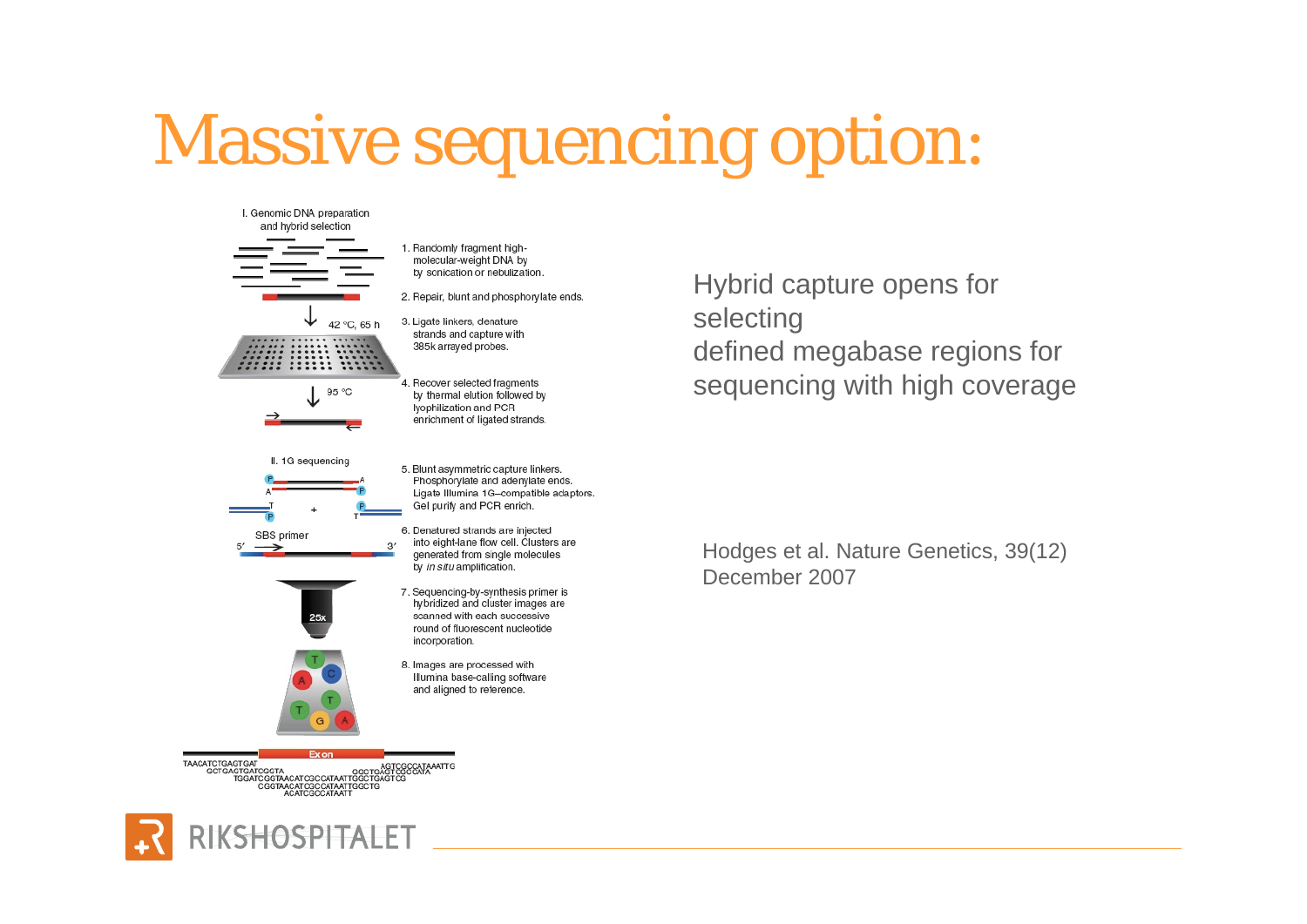## Association analyses

- Comparison of disease versus control for overrepresented markers of disease
- Complex traits require large groups for statistical power (~1000 per group)
- Requires strong statistical and bioinformatics effort
- Statistical genomics consulting (Arnoldo Frigessi and associates) through the bioinformatics core facility

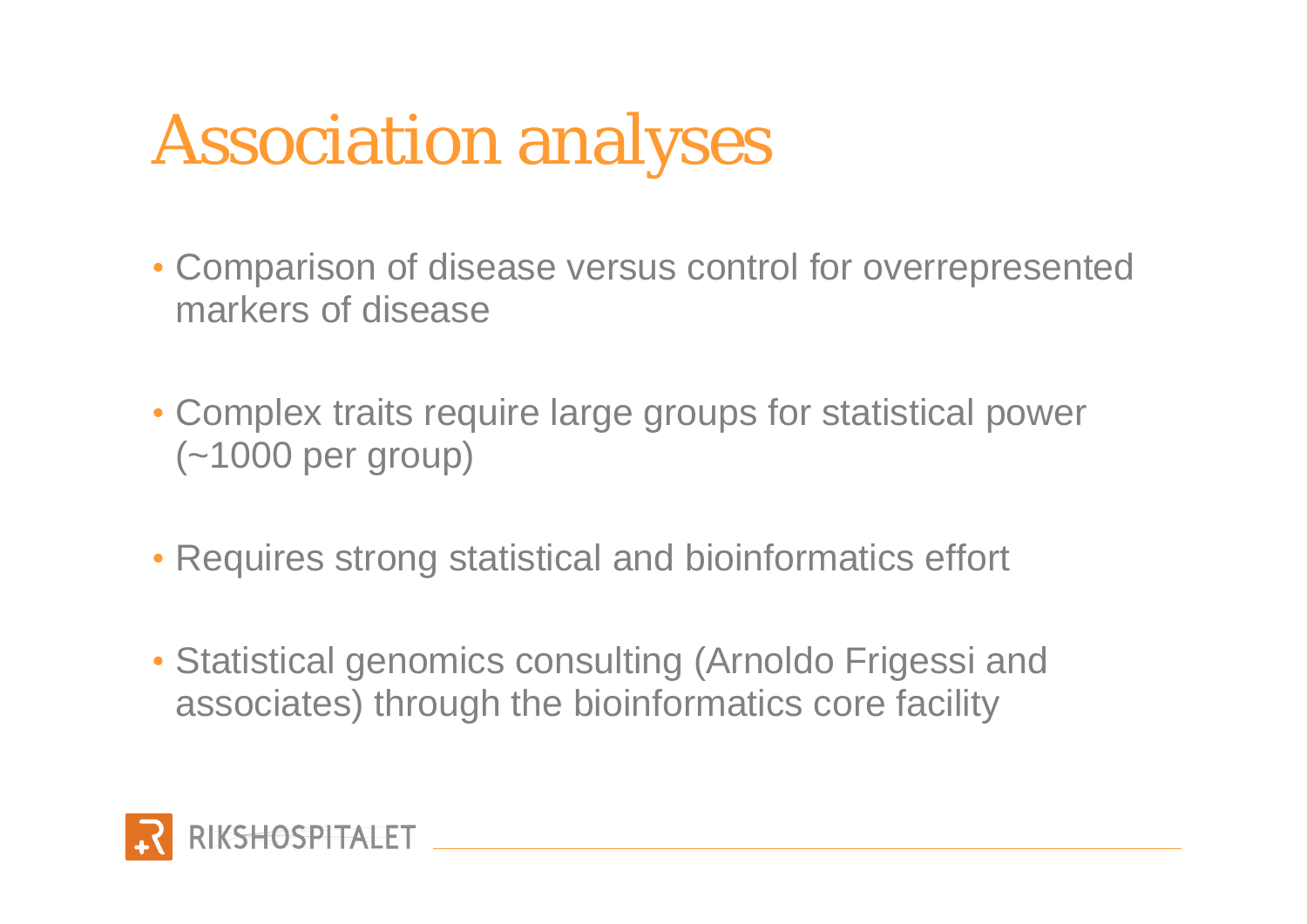### SNP bioinformatics research:

Example: Mutation information from segmental duplications

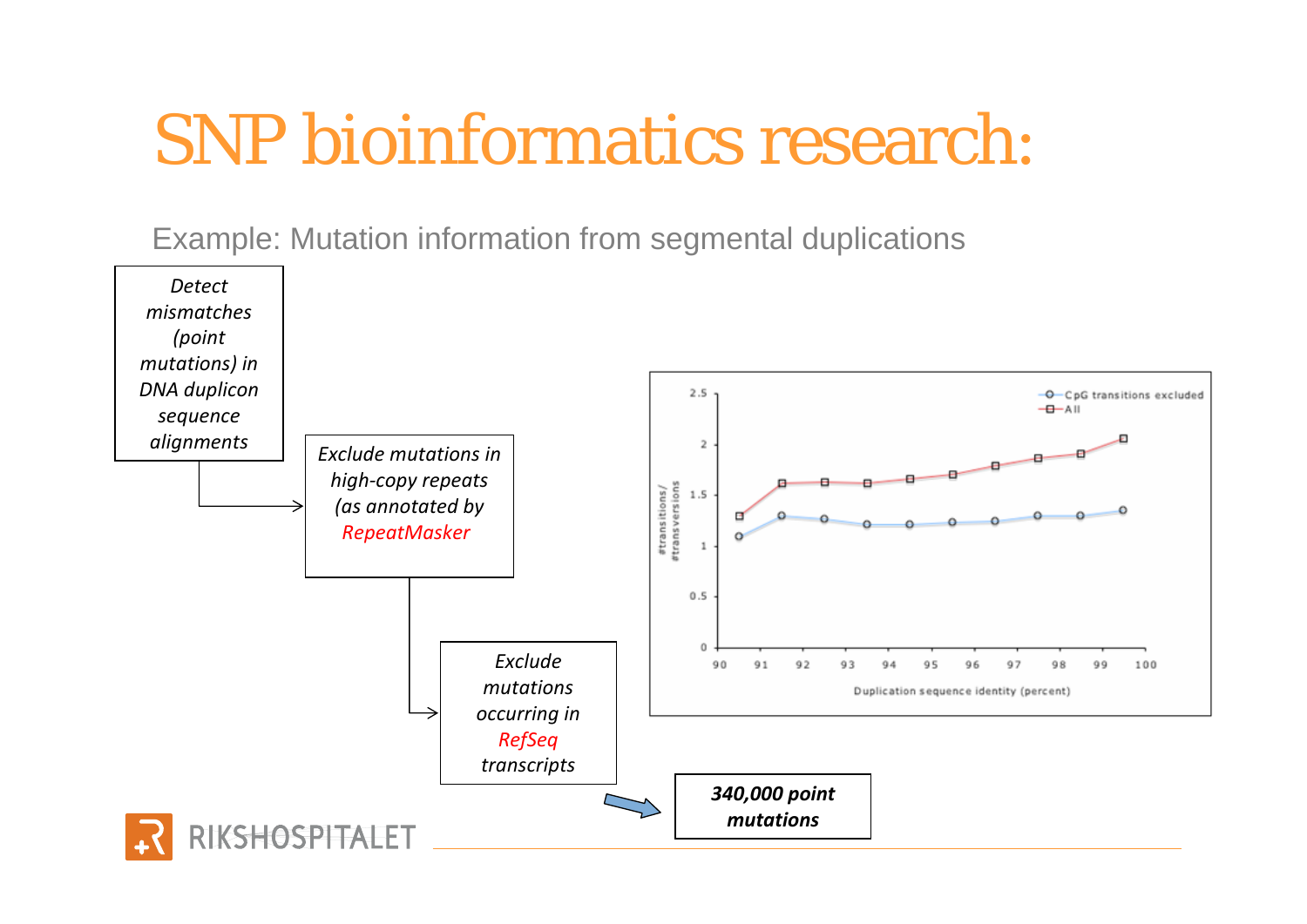# Core facility service

Web: <http://core.rr-research.no>

Being organized in concert with the national resources through FUGE2, with Rikshospitalet coordinating human genotyping

Other members:

- Bergen NMC
- Trondheim NMC
- CIGENE, UMB, funded specifically with 10MNOK (responsible for production biology)
- CEES, UoO, funded for high throughput sequencing
- FUGE bioinformatics platform

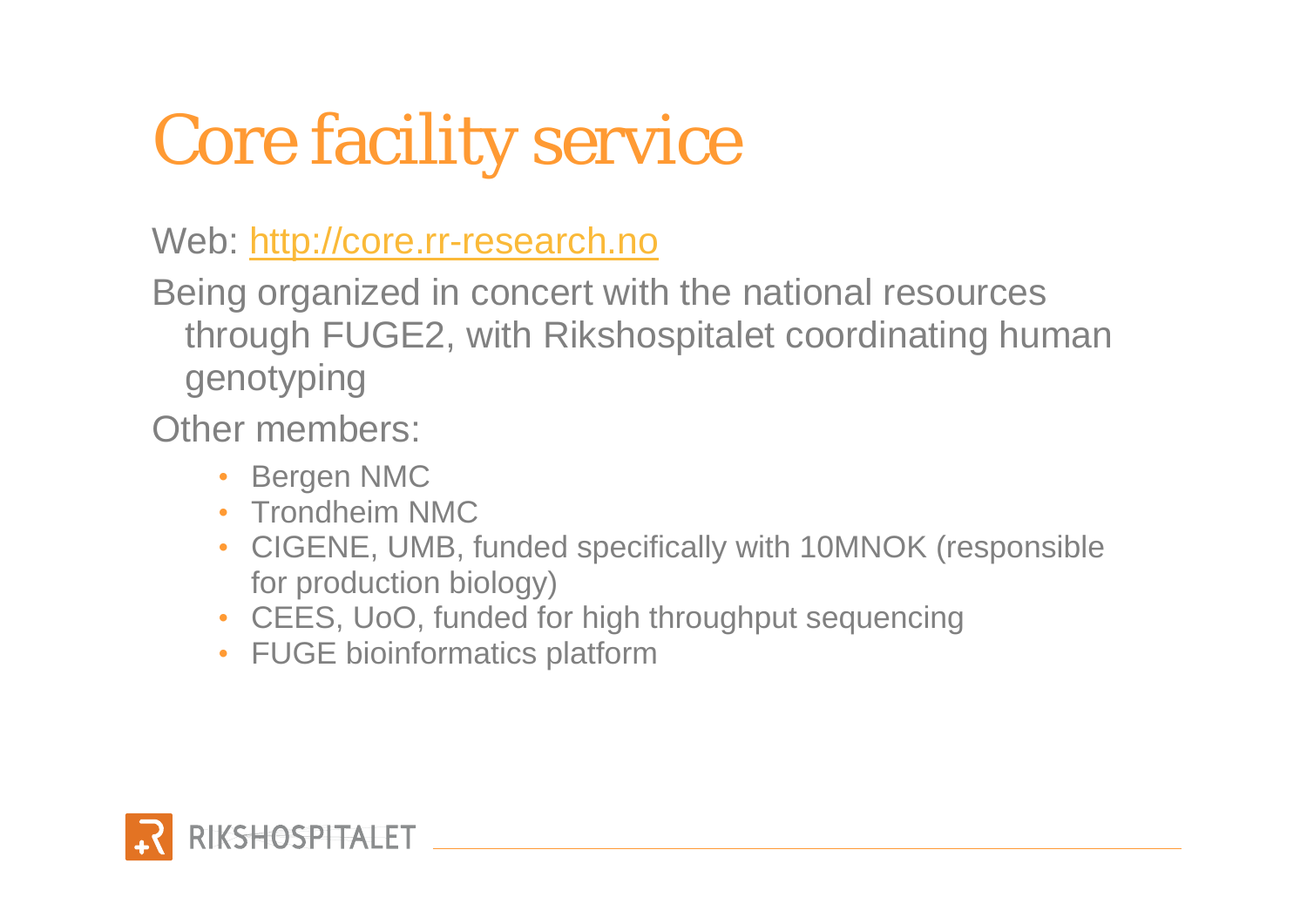# Funding

Recently established and currently unfunded

Platforms through the Radium Hospital legacies and through support from the Oslo node of NMC and the Rikshospitalet microarray core facility

Thus, any project must by definition be financed by interested and willing users!

### Rough pricing estimates for service:

**KSHOSPITALET** 

| <b>Platform</b>             | <b>Assay</b>                           | Price per sample in<br><b>NOK</b> |
|-----------------------------|----------------------------------------|-----------------------------------|
| <b>Illumina Infinium II</b> | Human1M-Duo v3.0 DNA Analysis Kit      | $3850,-$                          |
| <b>Certified</b>            | Human610-Quad v1.0 DNA Analysis Kit    | $2227 -$                          |
|                             | HumanCNV370-Quad v3.0 DNA Analysis Kit | $1657 -$                          |
| <b>Illumina Goldengate</b>  | <b>Custom panel</b>                    | $312 -$                           |
| <b>Affymetrix</b>           | Genome-Wide Human SNP Array 6.0        | $2070,-$                          |
|                             | Mapping 500K Array Set                 | $2080,-$                          |
| <b>CTCE</b>                 |                                        | $1 - (per SNP)$                   |

Maximal present yearly capacity: 4300 Infinium chips.